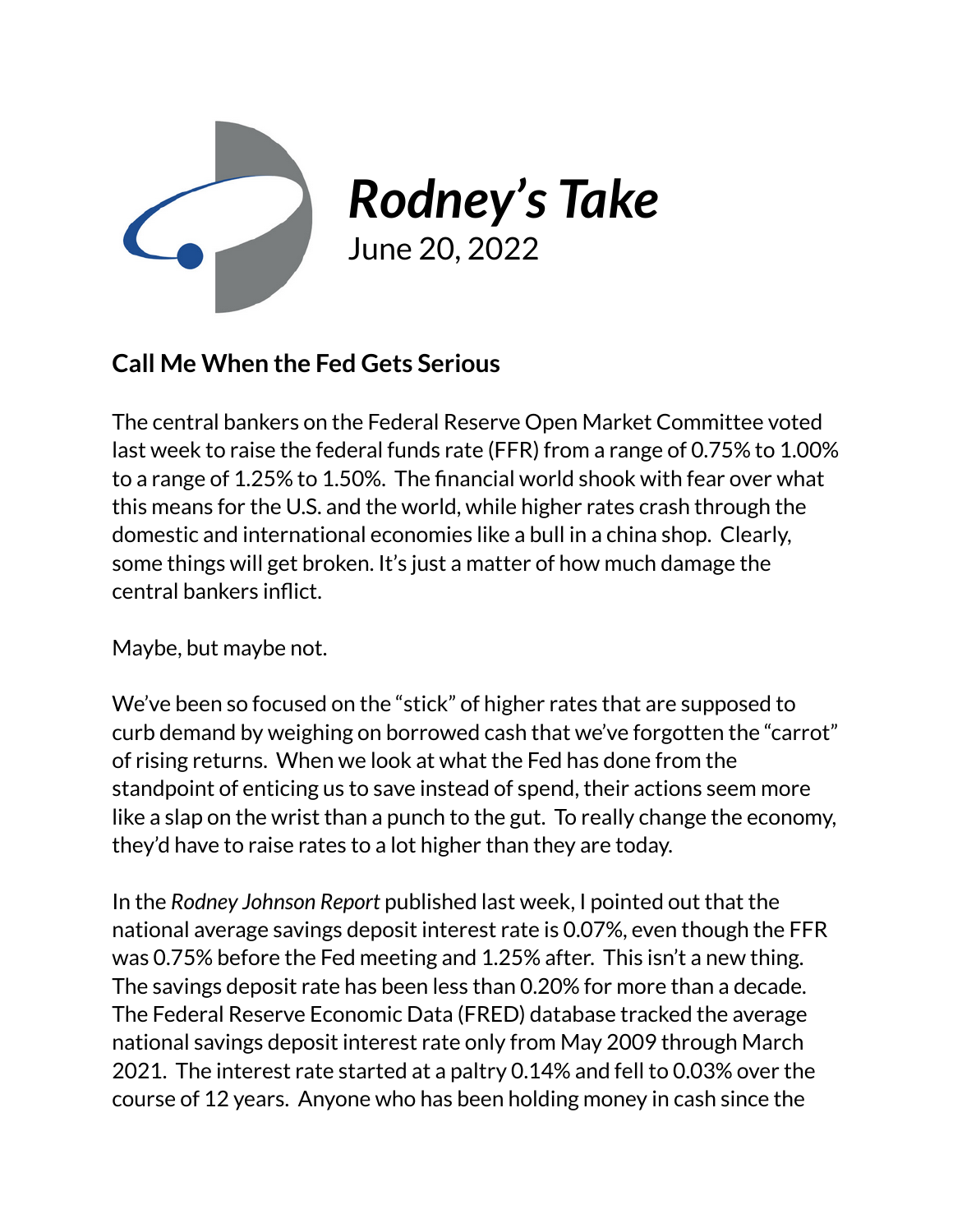Great Financial Crisis not only has missed out on market returns, but also has gotten crushed by inflation, even when prices only rose by 1.5% or so. But this was part of the plan.

We think of the Fed raising interest rates to destroy demand by making borrowing more expensive, but that's only part of the equation. The Fed also wants to motivate people to keep money in their savings accounts instead, to earn higher interest, rather than spending it. With short-term interest rates essentially at zero, few people were motivated to sit on cash. To make this work, short-term interest rates must be lower than the inflation rate. Conversely, to entice consumers to save more, rates must be higher than inflation.

To get a better look at how this has played out over time, we can look at the interest rate on 3-month certificates of deposit minus inflation. When the rate is positive, consumers are earning money even when accounting for inflation. When the rate is negative, consumers are losing purchasing power when they hold cash.



## 90-Day CD Minus Annual Inflation Rate 1965 - May 2022

www.HSDent.con